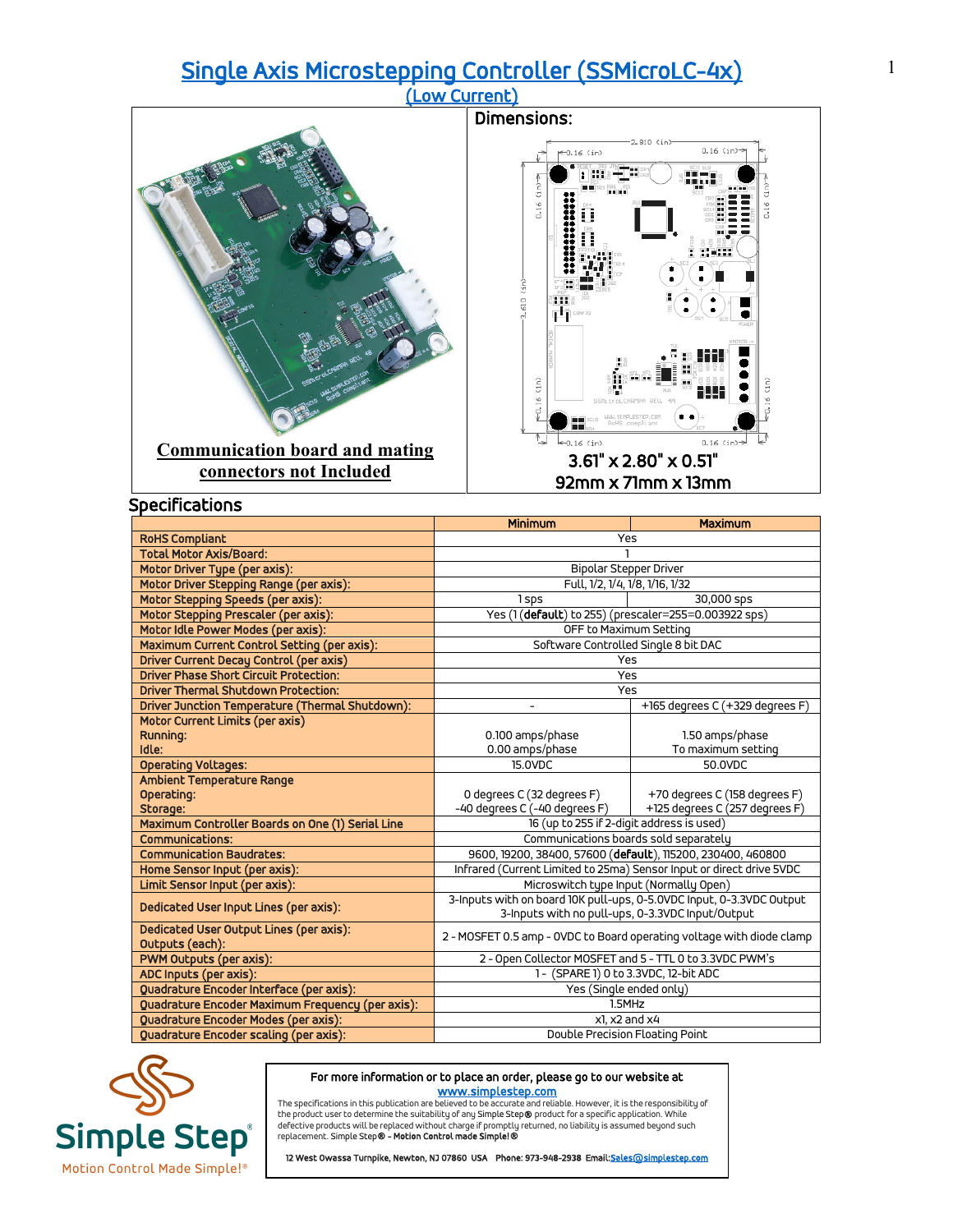[Single Axis Microstepping Controller \(SSMicroLC-4x\) \(Low Current\)](https://simplestep.com/product/ssmicrolc/)

PCB Flammability Rating: UL 94V-0

SSMicroLC-4x

|                 | IO                           |  |
|-----------------|------------------------------|--|
| 1               | SNTX                         |  |
| $\overline{2}$  | +5VDC                        |  |
| 3               | HOME LED (+5V, 30ma)         |  |
| $\overline{4}$  | <b>HOME LED GND</b>          |  |
|                 |                              |  |
| 6               | HOME IN (10K PULLUP)         |  |
| $\overline{7}$  | <b>HOME GND</b>              |  |
| 8               | <b>LIMIT IN (10K PULLUP)</b> |  |
| 9               | <b>LIMIT GND</b>             |  |
| 10              | <b>USER 1 (10K PULLUP)</b>   |  |
| 11              | GND                          |  |
| 12              | <b>USER 2 (10K PULLUP)</b>   |  |
|                 | <b>GND</b>                   |  |
|                 | USER 3/QEI (10K PULLUP)      |  |
| 14              | GND                          |  |
| 15              | QEA (10K PULLUP)             |  |
| 16              | +5VDC (25ma MAX.)            |  |
| 17              | QEB (10K PULLUP)             |  |
| 18              |                              |  |
| 19              | GND                          |  |
| $\overline{20}$ | $_{\rm NC}$                  |  |
| 21              | +3.3VDC (25ma MAX.)          |  |
|                 | SPARE 1 (NO PULLUP)          |  |
|                 | GND                          |  |
|                 | <b>SPARE 2 (NOPULLUP)</b>    |  |
|                 | SPARE 3 (NO PULLUP)          |  |
|                 | OUTPUT 0 (500ma OC)          |  |
| 26              | <b>SAME AS POWER, PIN1</b>   |  |
| 27              | OUTPUT 1 (500ma OC)          |  |
| $\overline{28}$ | <b>SAME AS POWER, PIN1</b>   |  |
|                 |                              |  |
|                 | <b>MOTOR</b>                 |  |
| 1               |                              |  |
|                 | A                            |  |
| $\overline{3}$  | A PRIME                      |  |
|                 | B                            |  |
| 4               | <b>B PRIME</b>               |  |
| 5               | <b>CGND</b>                  |  |
|                 |                              |  |
|                 |                              |  |
|                 |                              |  |
|                 | <b>POWER</b>                 |  |
| ı               |                              |  |
|                 | 15.0-50.0VDC                 |  |
|                 | GND                          |  |
|                 |                              |  |
|                 |                              |  |

| <b>Connector Name</b> | <b>Connector Type</b> | <b>Mating Connector P/N</b> |
|-----------------------|-----------------------|-----------------------------|
| <b>POWER</b>          | <b>JST Sales</b>      | VHR-2N                      |
|                       | Molex iGrid           | 501646-2800                 |
| <b>MOTOR</b>          | <b>JST Sales</b>      | VHR-5N                      |



For more information or to place an order, please go to our website at

www.s<mark>implestep.com</mark><br>The specifications in this publication are believed to be accurate and reliable. However, it is the responsibility of<br>the product user to determine the suitability of any Simple Step**®** product for a s replacement. Simple Step® - Motion Control made Simple!®

12 West Owassa Turnpike, Newton, NJ 07860 USA Phone: 973-948-2938 Email: Sales@simplestep.com